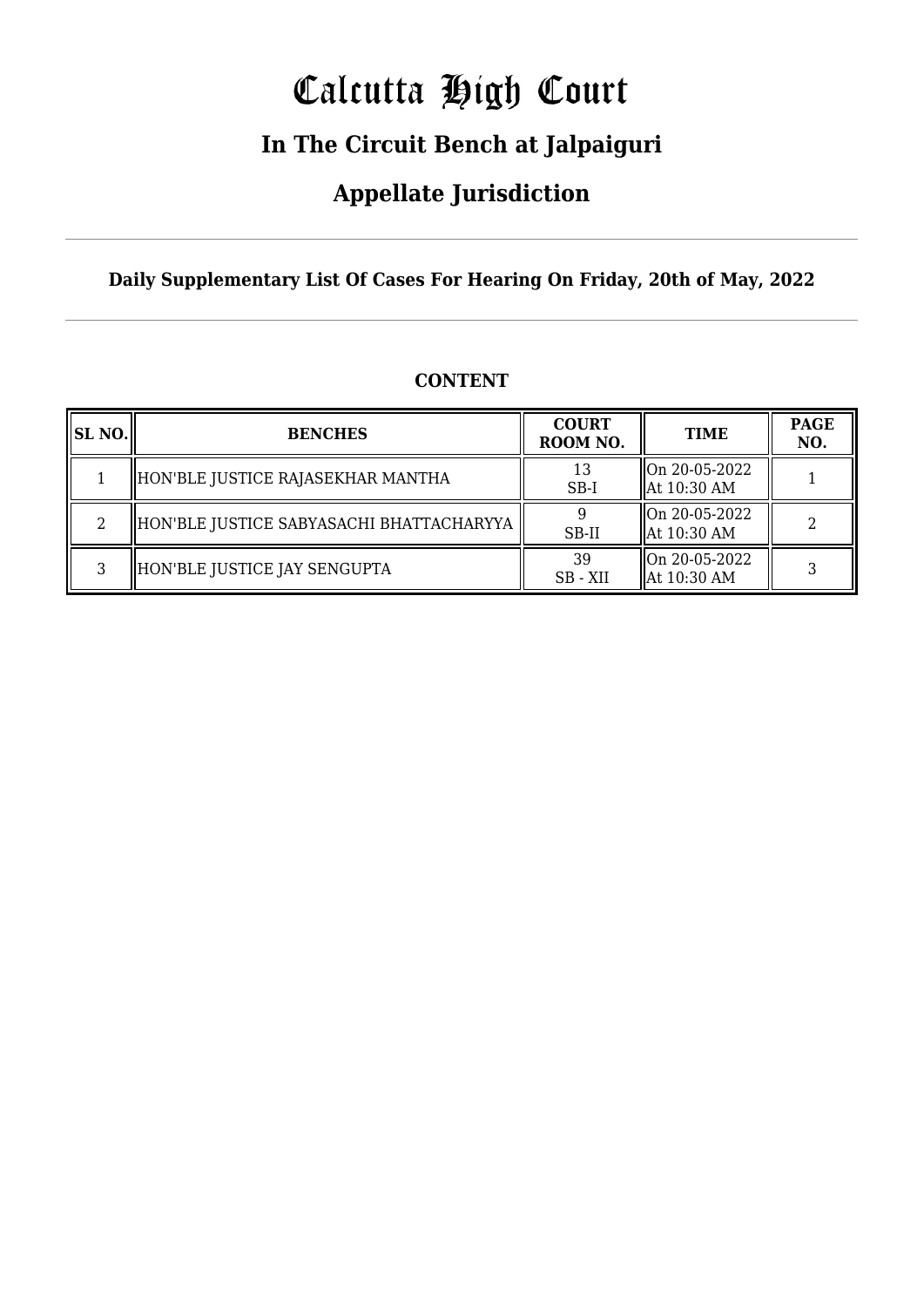

## Calcutta High Court **In The Circuit Bench at Jalpaiguri Appellate Side**

**DAILY CAUSELIST For Friday The 20th May 2022**

**COURT NO. 13**

**SINGLE BENCH (SB-I)**

**AT 10:30 AM**

### **HON'BLE JUSTICE RAJASEKHAR MANTHA**

**FROM PRINCIPAL BENCH (VIA VIDEO CONFERENCE)**

### **CONTEMPT APPLICATION**

|    | WPCRC/5/2021      | SANJOY SAHA AND ORS<br>VS<br>DILIP KUMAR ROY                 | JOYJIT DUTTA |
|----|-------------------|--------------------------------------------------------------|--------------|
| in | WPA/305/2021      | SANJOY SAHA AND ORS<br>VS<br>STATE OF WEST BENGAL<br>AND ORS | JOYJIT DUTTA |
|    | IA NO: CAN/1/2022 |                                                              |              |

### **NEW MOTION**

| WPA/1080/2022 | AMIT KANORIA               | RADHIKA AGARWAL |
|---------------|----------------------------|-----------------|
|               | VS<br>STATE OF WEST BENGAL |                 |
|               | AND ORS.                   |                 |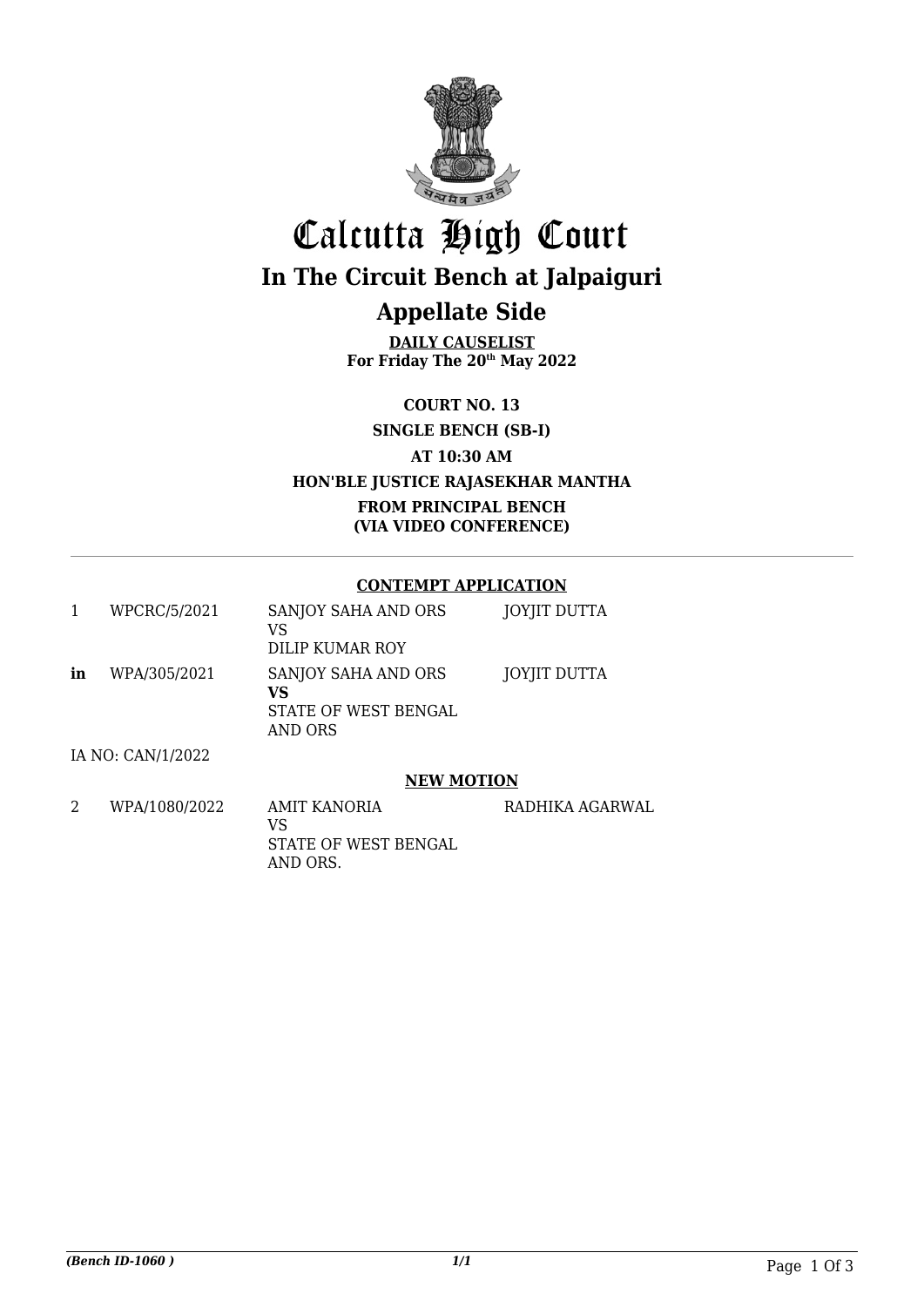

# Calcutta High Court **In The Circuit Bench at Jalpaiguri**

### **Appellate Side**

**DAILY CAUSELIST For Friday The 20th May 2022**

**COURT NO. 9**

**SINGLE BENCH (SB-II)**

**AT 10:30 AM**

### **HON'BLE JUSTICE SABYASACHI BHATTACHARYYA**

### **FROM PRINCIPAL BENCH (VIA VIDEO CONFERENCE)**

#### **MOTION**

| 1 | WPA/772/2022  | DLX LTD AND ANR<br>VS<br>STATE OF WEST BENGAL<br>AND ORS.                                | PRATIK GHOSH    |
|---|---------------|------------------------------------------------------------------------------------------|-----------------|
| 2 | WPA/1094/2022 | DLX LTD AND ANR<br>VS<br><b>SR AND AREA</b><br>MANAGER(OFFTG) SILIGURI<br><b>AND ORS</b> | PRATIK GHOSE    |
|   |               | <b>APPLICATION</b>                                                                       |                 |
| 3 | WPA/688/2022  | ALI KHATIRUL.<br>VS<br>STATE OF WEST BENGAL<br>AND ORS.                                  | DHANANJAY NAYAK |

IA NO: CAN/1/2022